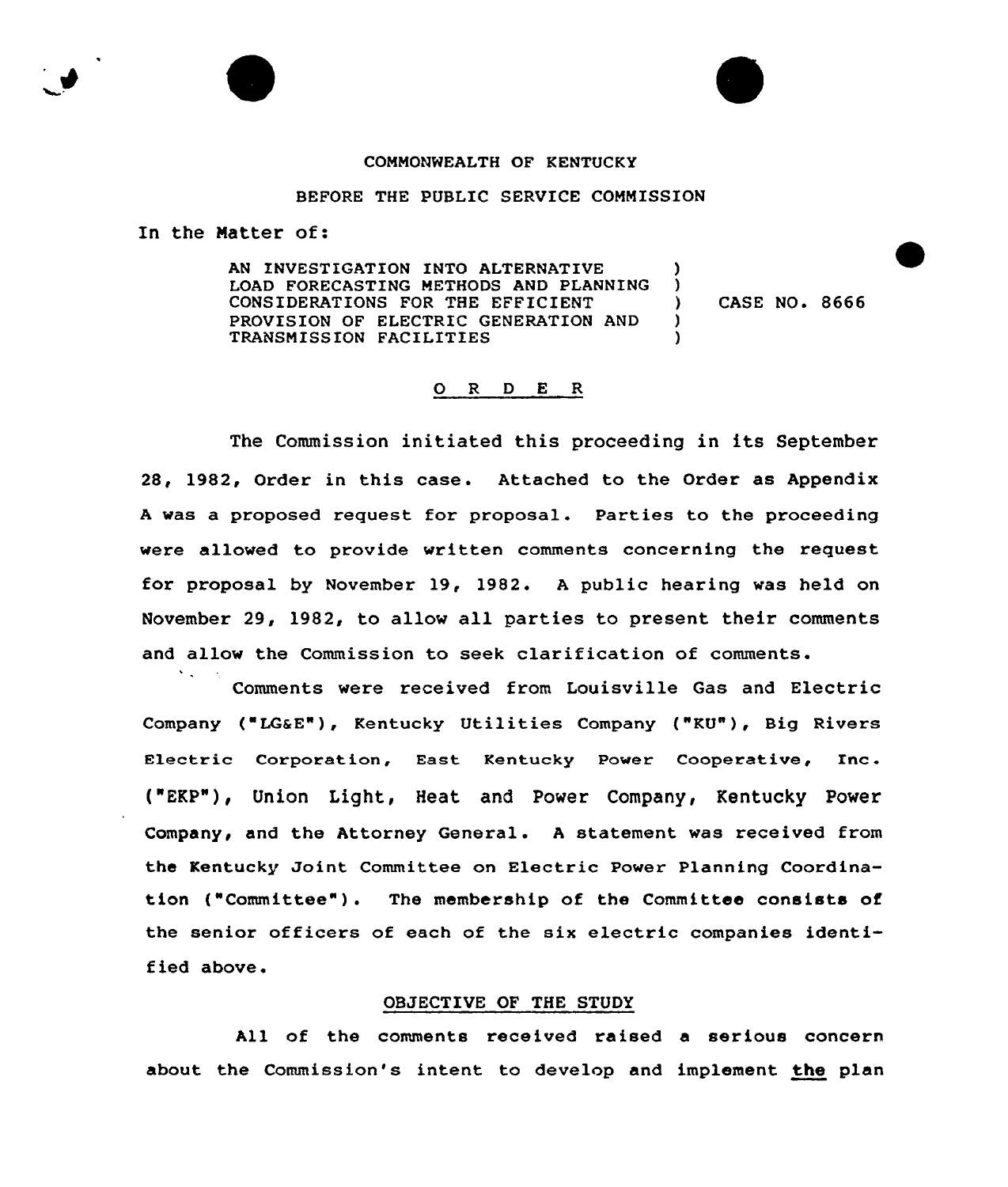for the most efficient provision of electric generation and transmission facilities. In hindsight, the Commission understands how the September 28, 1982, Order and Appendix <sup>A</sup> to that Order may have implied that this was the Commission's intent. However, this was never the intent, and the style of this case has been changed to reflect the objective which the Commission hopes to accomplish with this study.

The consultant's study is meant to be an investigation into alternative load forecasting methods and planning considerations. The Commission, through the testimony of utility personnel and intervenors in rate cases, through conversations with commissioners and utility executives in other jurisdictions, and through its reading of industry journals, has become aware of the need to consider alternatives. Many questions have been raised by this awareness. For instance, will the use of alternative load forecasting methodologies yield better forecasts, both in precision and quality, than the methods currently used? Can conservation and load management programs substitute or slow down the need to expand expensive generation facilities? Is the )oint ownership of generation capacity an option for utilities in Kentucky? What is the potential to establish a power pooling arrangement?

The Commission knows these and other related questions are difficult questions to address. The Commission will not likely get definitive answers to all the questions raised for some time and then only after much study. But the time to begin addressing the questions is now. Ample stories of ratepayers

 $-2-$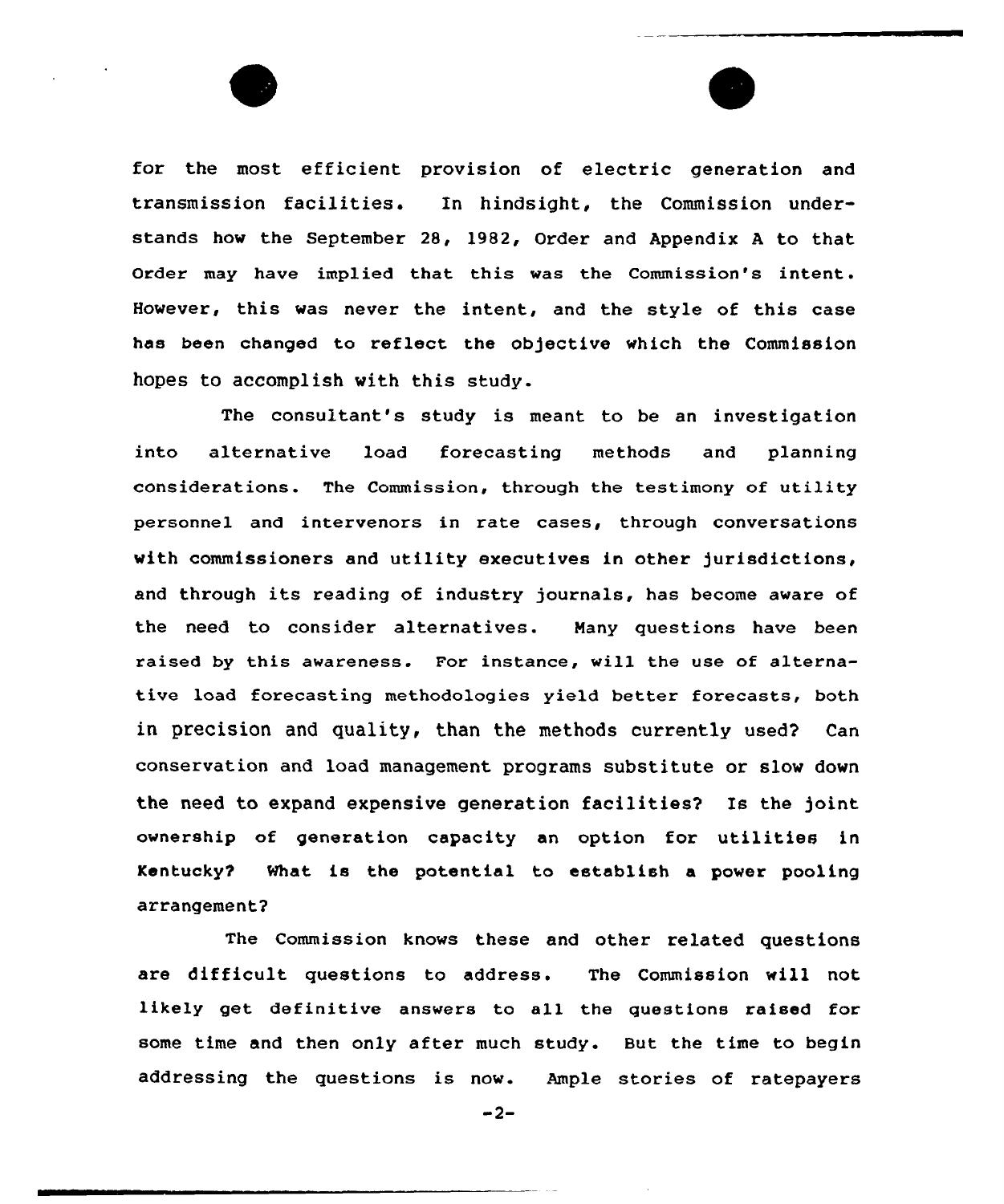devastated by spiraling bills and utilities stretched to their financial limits have been proffered in the Commission's hearing room. The Commission's obligations to the ratepayers and the utilities demand that answers be sought. The search for these answers will undoubtedly provide guidance and direction on which the Commission can base future decisions.

# SELECTION OF CONSULTANT

The proposed request for proposal was circulated and, as might be expected, resulted in numerous inquiries from consulting firms. An impressive list of consultants was developed. The problem was how to choose from such a list. It was decided to solicit the recommendations of other Commissions which had employed consulting services to perform similar work. Based on these recommendations, the Commission interviewed three consultants, each of whom submitted a proposal to the Commission. After careful review of the proposals, the Commission decided that the study proposed by Energy Systems Research Group, Inc., ("ESRG") of Boston was the most responsive to the Commission's needs. <sup>A</sup> list of the tasks to be performed by ESRG is attached to this Order (Appendix A). Although KU is specifically identified in the attached pages, the same tasks will be performed for LGSE. All tasks except 2(d) will be performed for EKP. Tasks 2(d) and <sup>4</sup> will not be performed for the remaining three utilities. Tasks l(b), 2(e) and 3(c) are of particular interest to the Commission. Because of the scape and complexity of the study, it is crucial that the Commission, its staff and the

 $-3-$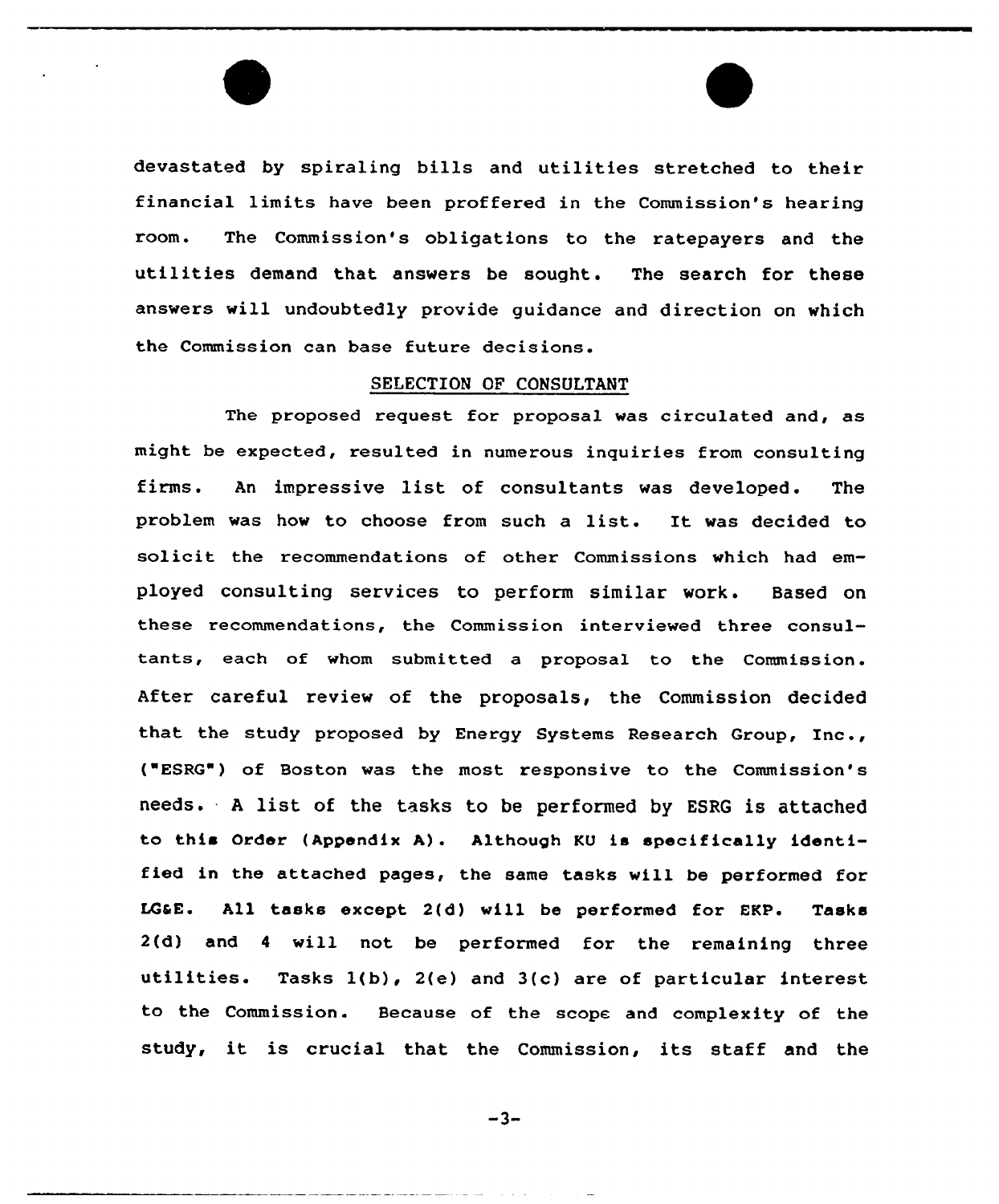utility staff review the progress of the study and have an opportunity for input. These three tasks permit the review and input which are necessary for the successful completion of this task.

# STUDIES IN CASE NOS. 8616, 8624 AND 8648

While in the process of choosing a consultant, rate cases were proceeding for LGaE (Case No. 8616), KU (Case No. 8624) and EKP (Case No. 8648). In all three cases there was considerable discussion of the quality of the load forecasts and system planning operations. These subjects are obviously related to this case. It was determined that there would be economies by using the same consultant to do additional analysis on the financial impacts of changes in construction schedules and implementation of conservation programs as an alternative to construction for these utilities. Therefore, the Commission will order that the studies mandated in the Orders in Case Nos. 8616, 8624 and 8648 be incorporated into the study in this case.

### RECOVERY OF COST

The last page of the attachment provides a table of the breakdown of the costs of the study by utility. As previously stated in the Commission's Orders on Rehearing in Case Nos. 8616 and 8624, the costs of the study are to be recovered as proper expenses for rate-making purposes. Full recovery of all costs associated with the study will be considered in future rate proceedings. Recovery of these costs through rates is appropriate, since consumers will benefit to the extent any feasible alternatives are generated through the study.

 $-4-$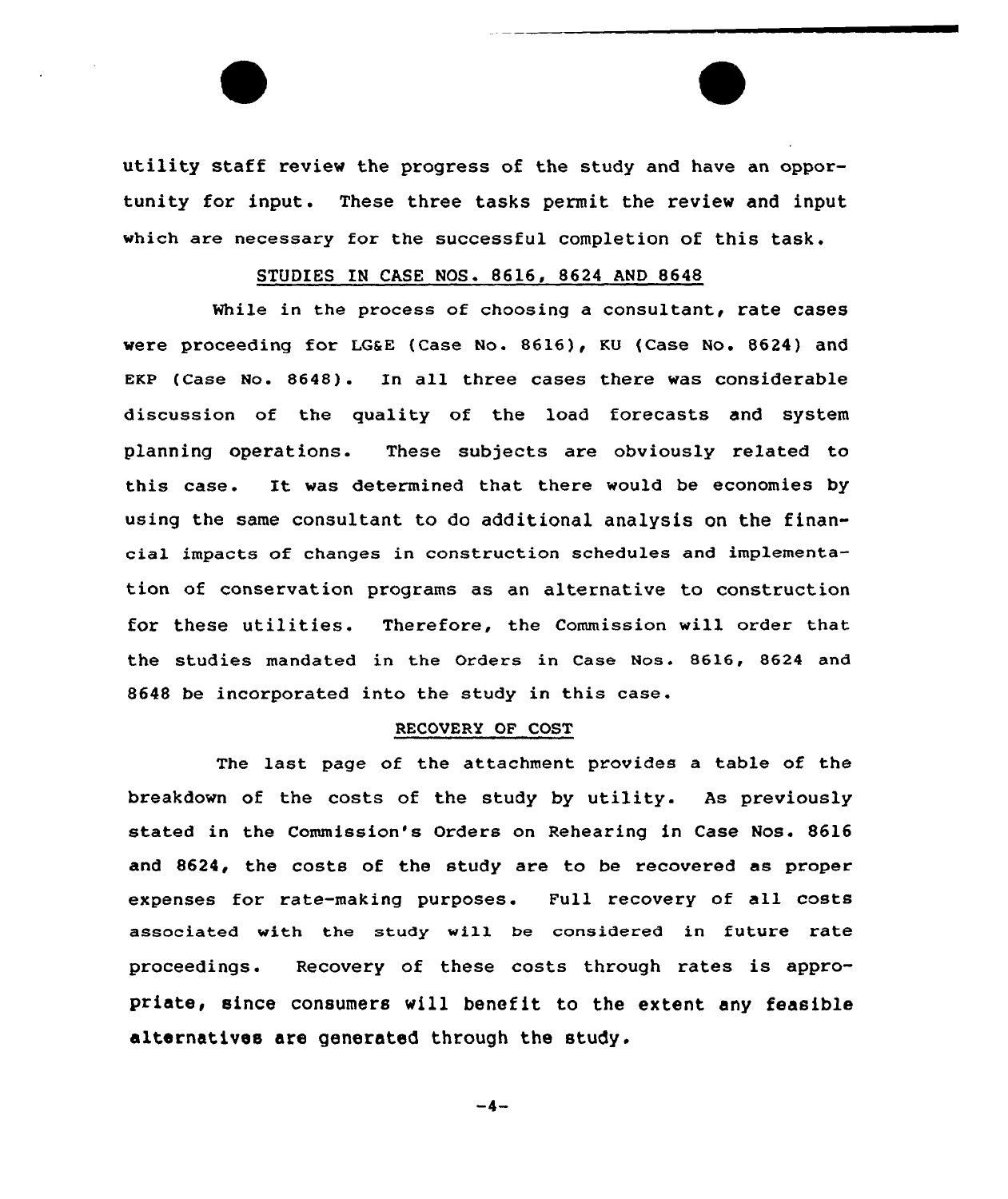The Commission will contract with ESRG to perform the tasks as proposed. The contract vill specify that monthly invoices shall be sent. to the Commission which will then review them and forward them to the six utilities for services rendered. Payment will be made within 10 days of receipt of the invoice. The total payment to ESRG by the utility shall not exceed the amount in the attached Appendix A. It is understood that agreement to participate in this arrangement does not necessarily imply endorsement of the study by the utility, nor does it constitute waiver by the utility of its right to question the results of the study.

### CONFERENCE ON NAY 18

The Commission has previously scheduled a conference for Nay 18, 1983, at 10:00 a.m. with regard to this proceeding . The Commission will receive comments on the study at that time. <sup>A</sup> representative of ESRG will be available to answer any questions on the tasks to be performed.

### SUMMARY

The Commission, having considered the comments of the parties, reviewed the proposals received and determined how best to accomplish its objective, is of the opinion and finds that:

1. The case style in this proceeding should be changed to better reflect what is to be accomplished by the study.

2. The studies ordered in Case Nos. 8616, 8624 and 8648 should be incorporated into the study in this proceeding.

3. The work proposed by ESRG should accomplish the study's ob)ectives.

 $-5-$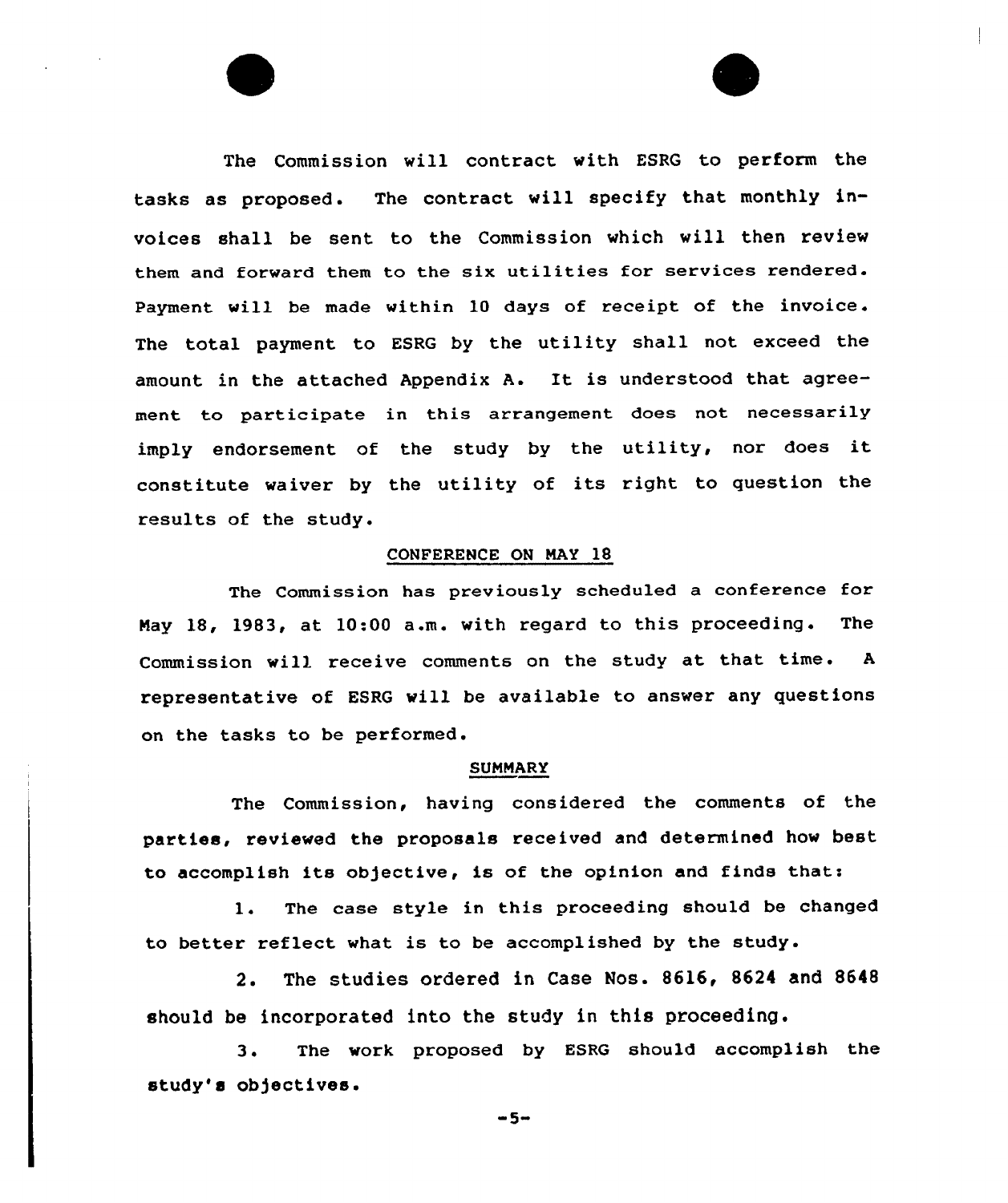4. The cost of the study should be recovered as appropriate rate-making expense.

IT IS THEREFORE ORDERED that the case style for Case No. <sup>8666</sup> be and it hereby is changed to "An Investigation Into Alternative Load Forecasting Methods and Planning Considerations for the Efficient Provision of Electric Generation and Transmission Facilities."

IT IS FURTHER ORDERED that the studies previously ordered in Case Nos. 8616, 8624 and 8648 be and they hereby are incorporated into this case.

IT IS FURTHER ORDERED that ESRG shall be authorized to conduct the study in accordance with the proposals at <sup>a</sup> total cost not to exceed 8173,4QQ.

IT IS FURTHER ORDERED that the six utilities included in the study shall pay, within 10 days of receipt of a statement, the monthly charge as assessed by ESRG, but that the total payment to ESRG by the utility shall not exceed the amount in Appendix <sup>A</sup> of this Order.

IT IS FURTHER ORDERED that the recovery of the cost of the study shall be allowed for rate-making purposes.

IT IS FURTHER ORDERED that the recovery of any additional costs associated with performance of this study will be considered in future rate proceedings.

IT IS FURTHER ORDERED that the six utilities included in this study shall make available to ESRG all records and information reasonably needed by EBRG in the conduct of this study.

 $-6-$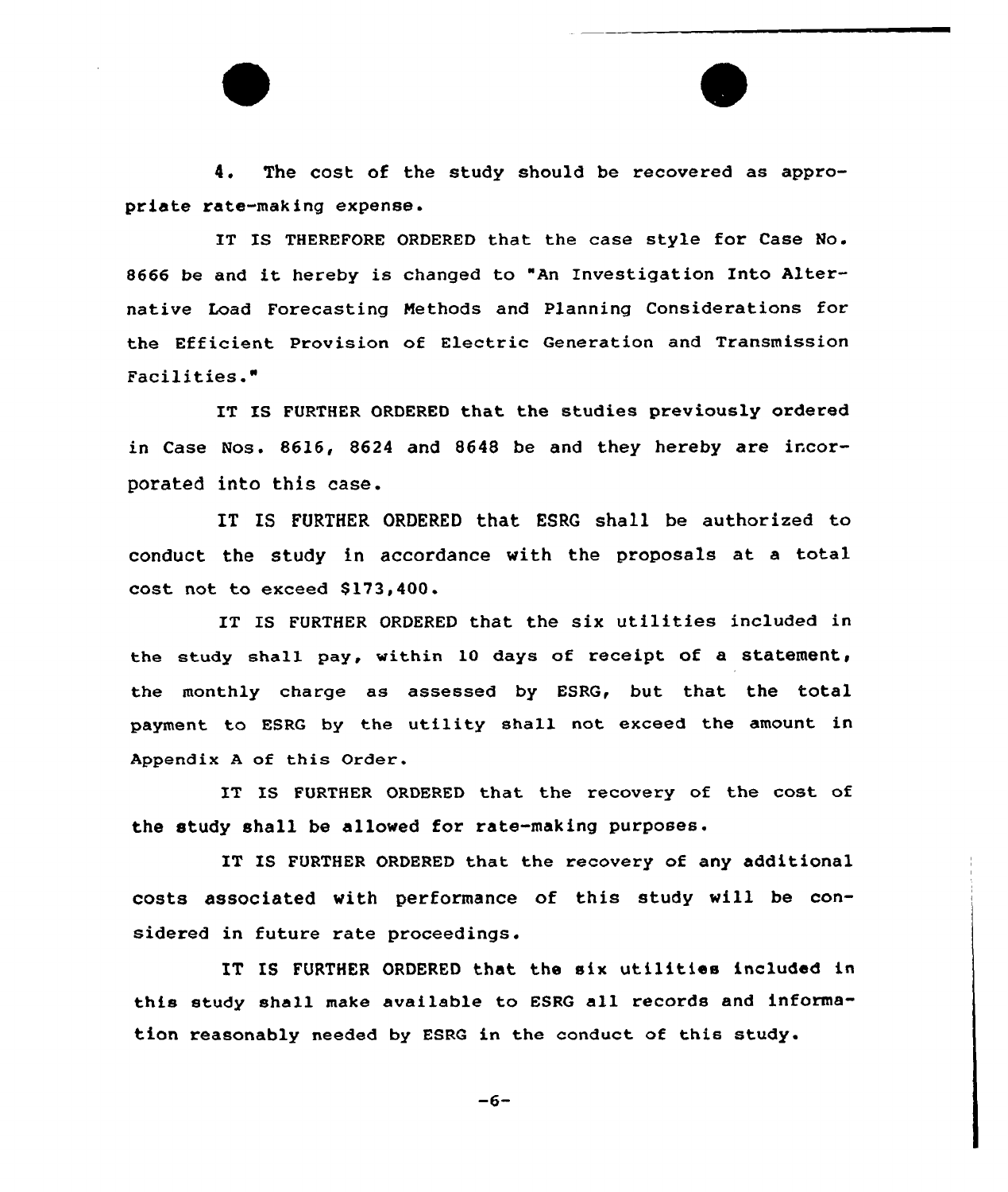



Done at Frankfort, Kentucky, this 1st. day of May, 1983.

PUBLIC SERVICE COMMISSION

Chairman

Tran<br>Viccine Randall

**Commissioner** 

ATTEST:

Secretary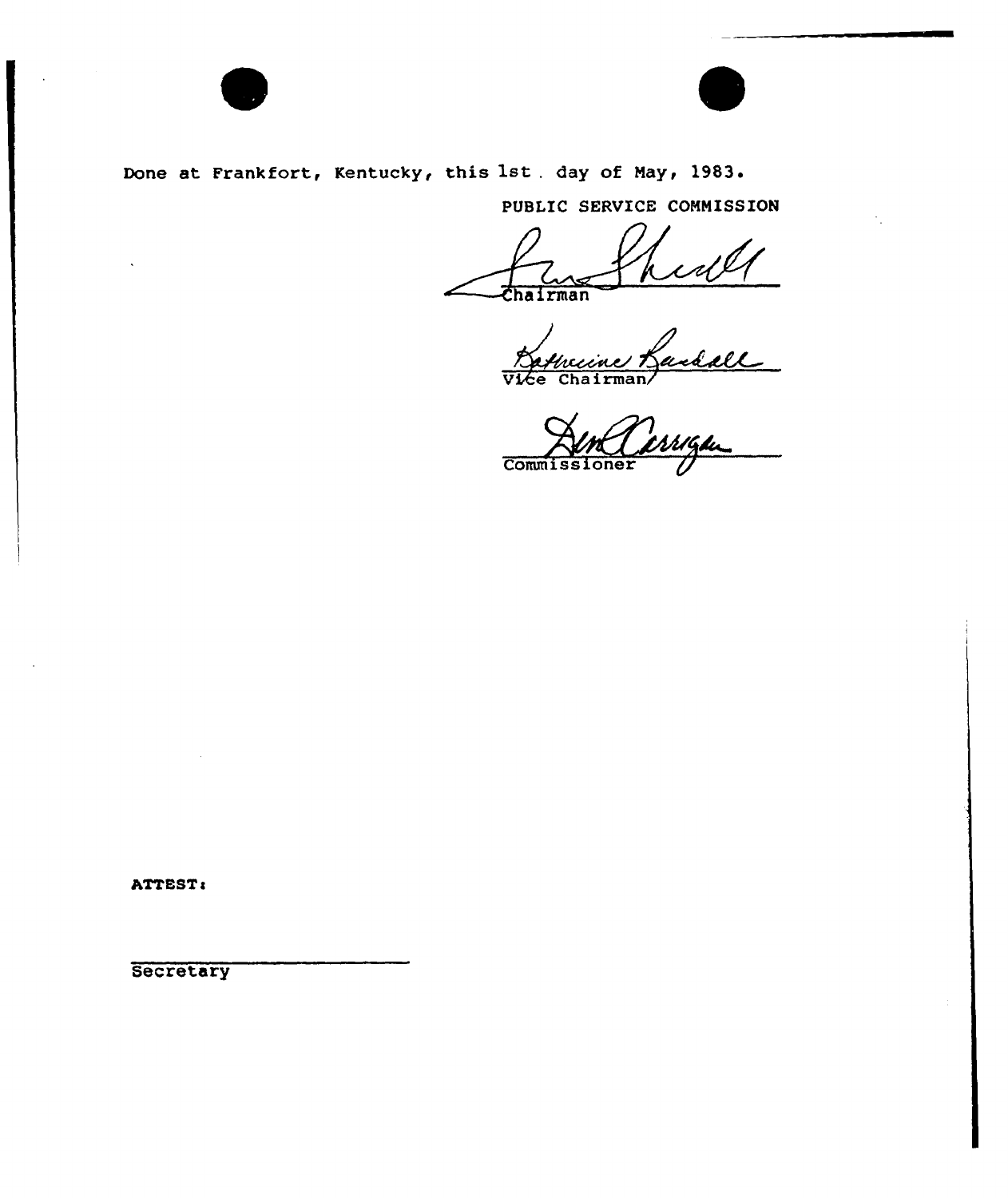# hdix A

### II. TASKS To BE PERFORMED

In this section. Energy Systems Research Group sets forth the method by which it will complete each of the five tasks contained in the Commission's draft RFP. For certain of the tasks we have indicated subdivisions that appear appropriate to us.

We propose to fully complete all five tasks, with one exception: task four, a "detailed conservation program. for Kentucky," would ideally involve six utility program designs at a high level of specificity. In order to keep the total study at a modest level, we have approached task four on a selective basis. For Kentucky Utilities Co. we will create such a program design.

In summary form, the tasks as subdivided and described herein are:

| Task         |      | Subject                                                                                 |  |  |  |  |
|--------------|------|-----------------------------------------------------------------------------------------|--|--|--|--|
| 1            |      | Load Forecasting                                                                        |  |  |  |  |
|              | l(a) | Basic Forecasting Analysis                                                              |  |  |  |  |
|              | 1(b) | Forecast Review and Revisions                                                           |  |  |  |  |
| $\mathbf{2}$ |      | Supply Analysis                                                                         |  |  |  |  |
|              | 2(a) | Transmission System Analysis                                                            |  |  |  |  |
|              | 2(b) | Power Plant Modelling                                                                   |  |  |  |  |
|              | 2(c) | Power Plant Modelling Under Trans-<br>mission Constraint and Power<br>Pooling Scenarios |  |  |  |  |
|              | 2(d) | Financial Analysis of Utility<br>Construction Programs                                  |  |  |  |  |
|              | 2(e) | Supply Analysis Review and Revisions                                                    |  |  |  |  |
| 3            |      | The Potential for Conservation                                                          |  |  |  |  |
|              | 3(a) | Conservation Scenario Load Forecasts                                                    |  |  |  |  |
|              | 3(b) | Conservation Cost Analysis                                                              |  |  |  |  |
|              | 3(c) | Conservation Review and Revisions                                                       |  |  |  |  |
|              |      | Conservation Program Design                                                             |  |  |  |  |
| 5            |      | Additional Recommendations                                                              |  |  |  |  |

The results of these tasks and subtasks will be presented, with full explication and documentation, in a set of four reports. These are:

| $\bullet$ |                                                           |
|-----------|-----------------------------------------------------------|
|           | Report I: Executive Summary and Overview                  |
|           | Report II: Load Forecasts for Kentucky Utilities          |
|           | Report III: Conservation Potential and Program Priorities |
|           | Report IV: Integrated Supply Plan for Kentucky Utilities. |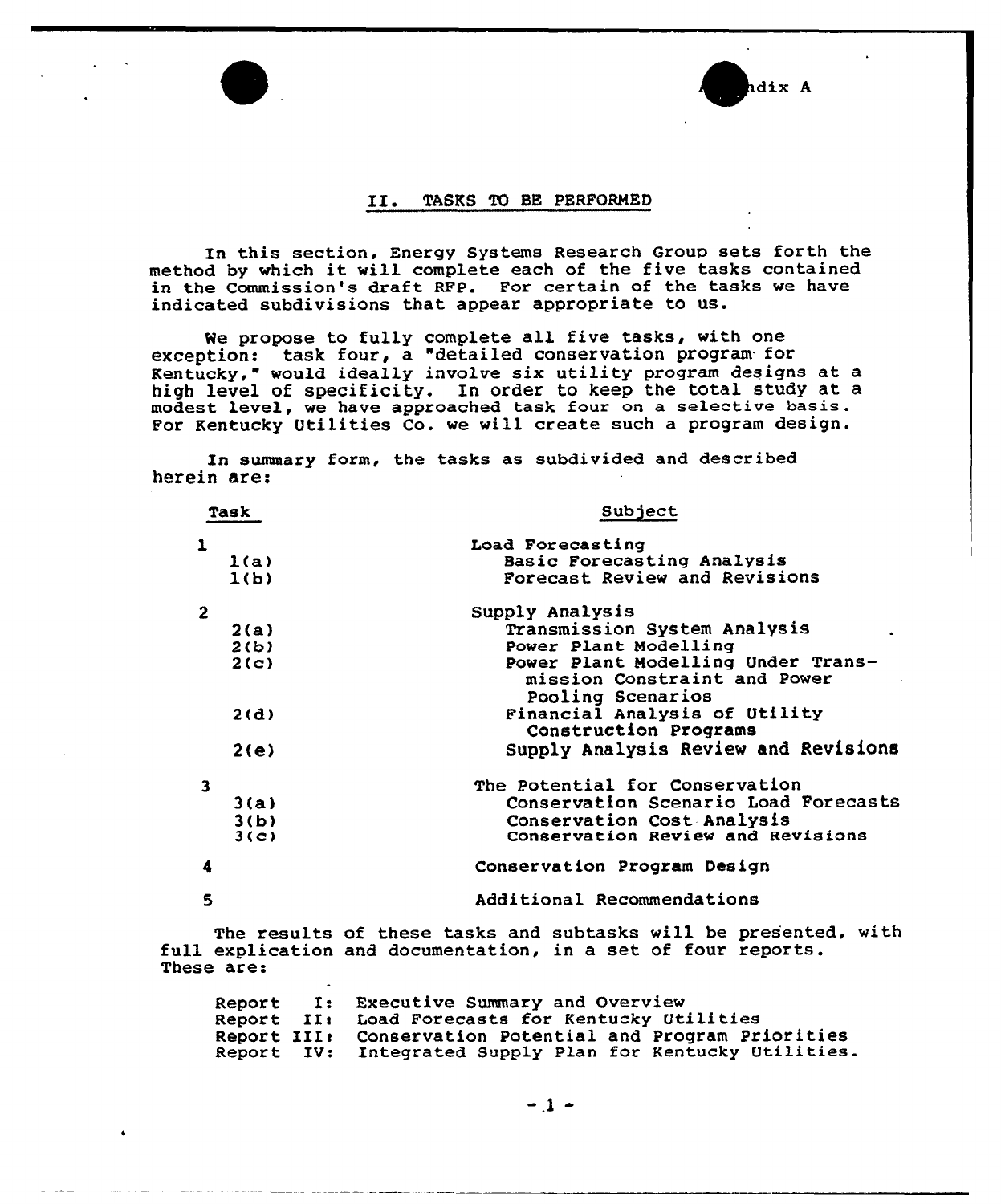

ESRG will perform long-range forecasts of energy and demand for Kentucky Utilities Co. A statewide summary forecast will also<br>be provided. We have broken this task into two parts -- our initial analysis, and a finalized analysis based on consultations with the Commission and the respective utilities.

Task l(a), basic analysis. ESRG will use its state-of-theart load forecasting model, described in the previous section of this proposal, to carry out the forecast for Kentucky Utilities Co. of energy consumption and winter and summer peak demand over a planning horizon extending into the next century. These "Base Case" forecasts will be designed to reflect "business-as-usual" conditions, using the various economic and demographic projections developed by agencies of the State of Kentucky, the U.S. Department of Commerce, etc.

The Base Case forecasts will include specific assumptions concerning a range of conservation levels that will occur under existing market trends and public policies. The ESRG demand forecasting model allows fox a wide xange of sensitivity or alternative scenarios to be run, depending on the requests of the Commission or its staff. Economic, demographic, technical, price, and policy variables can be easily varied. Task 1(a) will texminate with production of dxaft reports on the Base Case demand forecasts.

Task 1(b), forecast review. ESRG will then review the Task 1(a) draft reports with PSC and utility staff and prepare final computer runs and reports. This task involves the critical process of review, discussion, and revision of the ESRG methodologies and assumptions used in carrying out, the initial forecasts. We propose a series of meetings in Kentucky with the PSC staff, and the technical staff of Kentucky Utilities Co. Pollowing this review process, ESRG will revise its draft report from Task l(a), and submit to the Commission its draft Pinal Report. The Commission's response to this draft will then be incorporated into the Final Report as appropriate. The demand tasks will require finalization well before the power supply and financial tasks can be finalized, and this necessity will be reflected in the proposed project schedule below.

# Task 2, Supply Planning

ESRG will provide an integrated review of all new generation<br>and transmission facilities proposed by regulated Kentucky utilities, employing an independent analysis based on the SYSGEN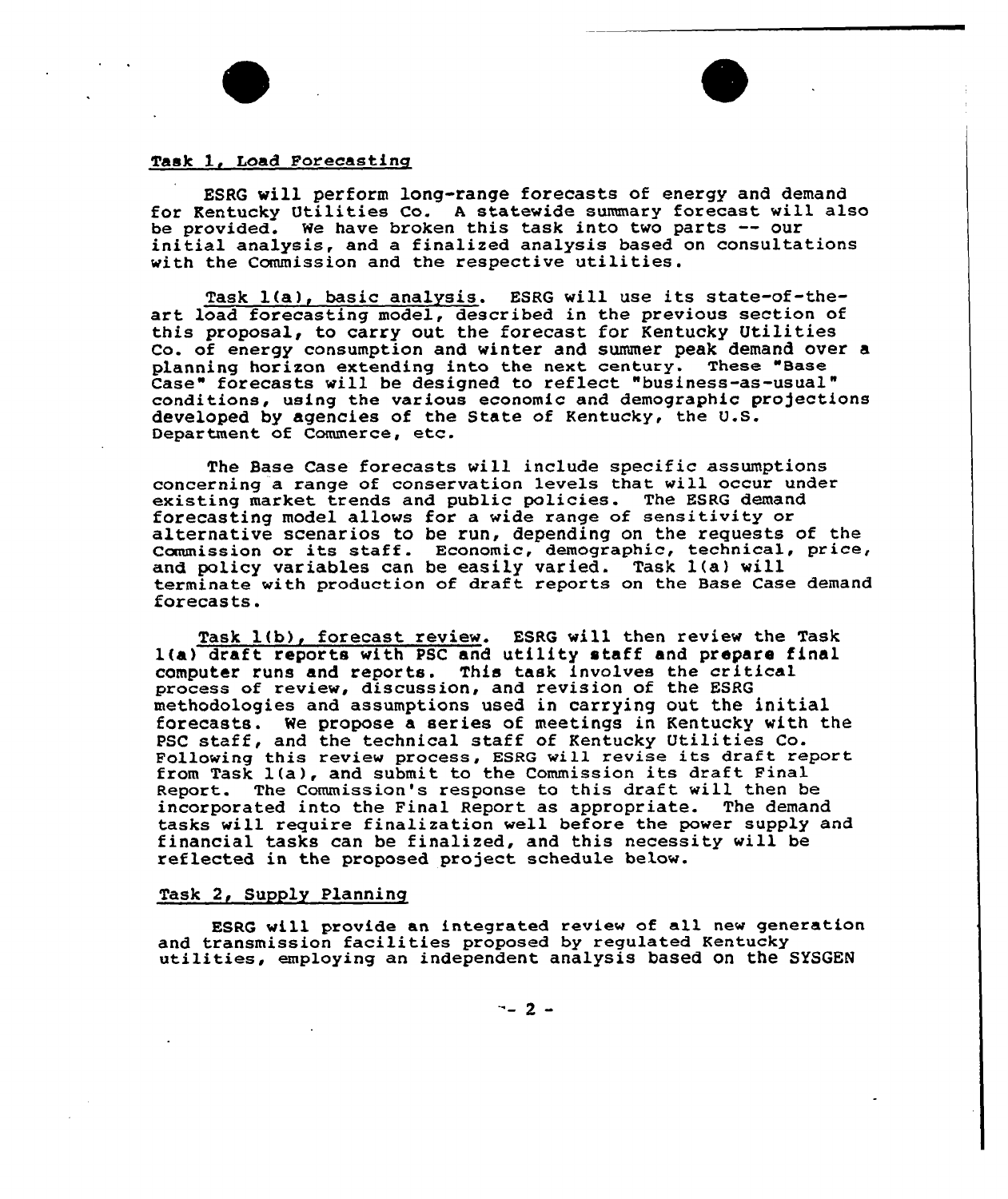

production costing model and, in selected instances, the ELFIN<br>utility financial model, to inform its review. We have broken<br>this major task into the five following subtasks. This analysis this major task into the five following subtasks. will be prepared in an integrated fashion for all relevant electric utilities in Kentucky.

Task 2(a), transmission system analysis. This task will include an analysis of the existing transmission system and<br>planned transmission facilities for the six major Kentucky utilities. In conjunction with the power supply analysis of Tasks 2(b) and 2(c), any near term and long term constraints posed by the Kentucky transmission system on the possible benefits that could be gained from increased power pooling among these utilities will be identified. (The desirable level of power pooling itself will be specified as a result of the dispatch analysis in Tasks  $2(b)$  and  $2(c)$ .)

If constraints are identified, measures will be suggested to remove these constraints, and initial cost/benefit analysis of alternatives will be presented. ESRG will subcontract portions of this subtask to the firm of Alexander Kusko, Inc., consulting<br>engineers, with whom ESRG has previously worked. ESRG and Kusko staff will consult actively with engineers of the electrical<br>utilities in Kentucky during the course of the analysis, and thus<br>utility review will be ongoing in this task. Again, a draft Final Report on the task will be presented to the Commission for comments.

Task 2(b), engineering and economic modelling of new power plants under construction and proposed. ESRG will review and assess the projected cost and technical characteristics of all power plants under construction or proposed by utilities within Kentucky. The economic cost/benefit of these plants will then be reviewed at two levels; the individual utility level and the statewide level. This will be accomplished by setting up power plant data files for each of the major electric generating utilities in Kentucky for use in ESRG's power plant dispatch model SYSGEN. This model was developed at the MIT Energy Laboratory for<br>U.S. DOE, and has been up-graded by ESRG. These individual utility power plant data files will also be aggregated for the entire state. In this manner, the cost effectiveness over the planning per iod 1982-2000 of each power plant can be assessed separately for the constructing utility and the state as a whole by dispatching SYSGEN each of these two ways.

Previous ESRG supply analyses referenced above in this proposal illustrate the importance of such an approach. For example, the Southern Co. as a whole was a power pool, and the particular construction program that EsRG reviewed was that for the Alabama Power Co. For this task in this study utility company assumptions will be used whenever possible, and both the ESRG and the Company demand forecasts will be input to produce a wide range of reasonable demand/supply scenarios. Note that the specific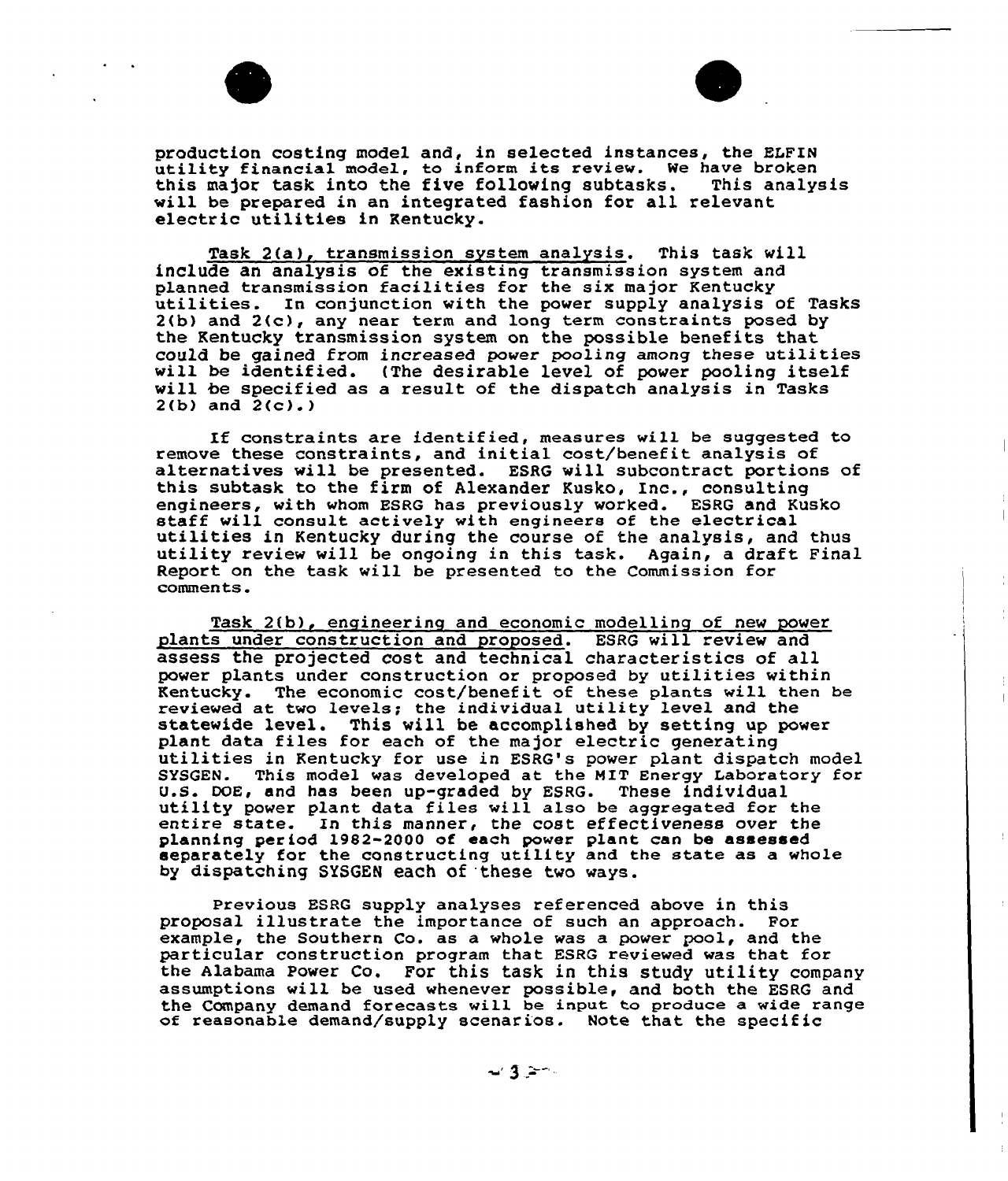

construction programs of the utilities within Kentucky need to be addressed separately as well as jointly, especially regarding plants already under construction.

Task 2(c), dispatch assessment of possible power pooling enhancement. For this subtask, runs of the SYSGEN model at a statevide level will be compared with and vithout the presence of any transmission constraints discovered in Task 2(a). This will allow the increase in the cost of power to ratepayers to be measured against the cost of upgrading the transmission system, if necessary. In addition, the cost of power to ratepayers of each major generating utility will be computed under a scenario that includes power pooling to the extent presently practiced within Kentucky, as compared to these costs under a scenario which allow<br>for the maximum degree of power pooling possible. The results of<br>this analysis will be reviewed in light of possible institutional<br>constraints and presented constraints and presented as the basis for ESRG's Draft Report to the Commission in this area.

Task 2(d), financial analysis of construction programs. ESRG proposes here to perform a financial analysis of the construction program of Kentucky Utilities Co. This analysis vill be performed with ESRG's comprehensive ELFIN corporate financial simulation model. This model produces the full range of corporate balance sheets, income statements, sources and uses of funds statements, and calculates key financial indictators such as coverage ratios. Again, this model vas used in both the Alabama Power Co. and Consolidated Edison studies previously sent. As in Tasks 2(b) and 2(c), most of the data for this analysis would be taken directly from the utilities themselves. One key "bottom-line" produced by ELFIN is the annual cost of electricity<br>per kilowatt-hour for the system modelled for the planning period 1982-2000. This model can be run for a wide range of construction programs and demand/supply scenarios consisting of those analyzed in Tasks 2(b) and 2(c) above.

Task 2(e), review of Tasks 2(a), 2(b), and 2(c) with PSC and utility staffs: preparation of final computer runs and reports. For this task, the same set of procedures will be followed as for Task l(b) above.

### Task 3, The Potential for Conservation

ESRG will analyze levels of additional conservation that are cost-effective compared to the cost of increasing the supply of electricity in Kentucky. We have broken this task into two subtasks -- the end-use analysis of conservation potential, and the cost-benefit analysis of conservation levels.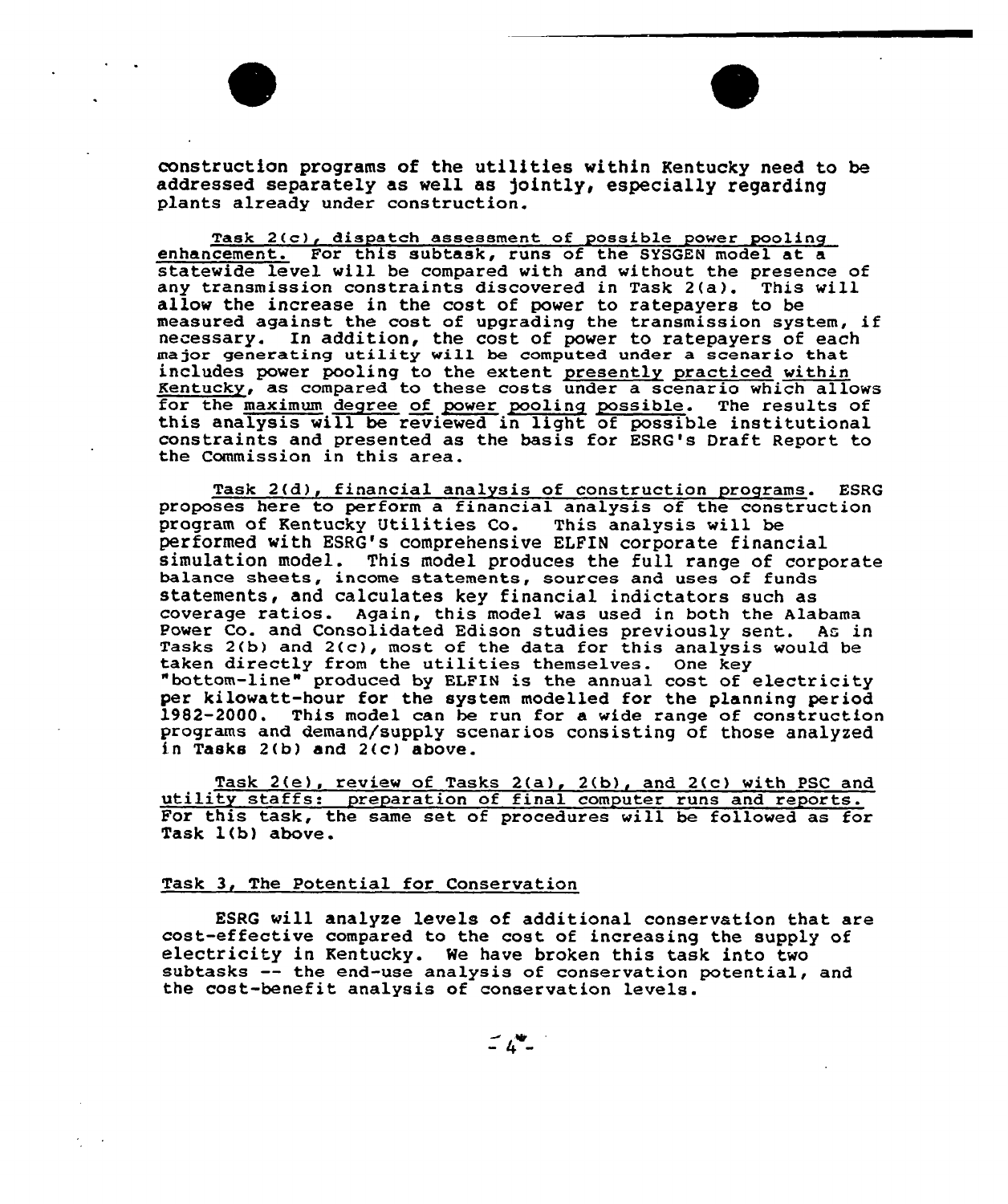Task 3(a), conservation case forecast. ESRG will develop a scenario embodying a cost-effective level of additional conservation. That is, conservation beyond the levels incorporated in the "Base Case" load forecasts. The details of the scenario will be varied to take into account utility-specific constraints as appropriate. Following an initial screening analysis of conservation measures and Levels, ESRG's end-use forecasting model will be used to project. the impact of the conservation scenario on the energy consumption of each utilit (by major customer sector), as well as the reductions in summer and winter peak that would ensue from successful implementation of the conservation scenario. The ESRG demand forecasting model allows for a wide range of sensitivity of alternative scenarios to be run for either the Conservation Case forecasts, depending on the requests of the Commission or its staff. Economic, demographic, technical, price, and policy variables can be readily altered. The results of Task 3(a) will be described in a draft report.

Task 3(b), conservation cost analysis. ESRG's CONCOST and HOMES models, described in Section 1 above, will be employed to compute the principle Costs and benefits of implementation of the conservation scenarios employed in Task 3(a). These results will be computed to the year 2000. Along with the results from Task  $4$ , they will be incorporated in the Task 3(a) report.

Task 3(c), consultative review. This task will parallel, and be performed in conjunction with, Task 1(b).

### Task 4, Conservation Program Design

Based on the analysis in Task 3, including a review of ongoing utility conservation efforts in Kentucky, it vill be possible to identify the main outlines of utility and consumer conservation investment programs appropriate for Kentucky. In addition, ESRQ will work with the Commission Staff to develop a timetable for actions the utilities, consumers, legislature, and the Commission can take to begin to implement this program, in the light of our current knowledge concerning workable educational, incentive, and financing techniques for overcoming institutional barriers to customer investment in cost-beneficial conservation measures.

ுள் தியூ ரா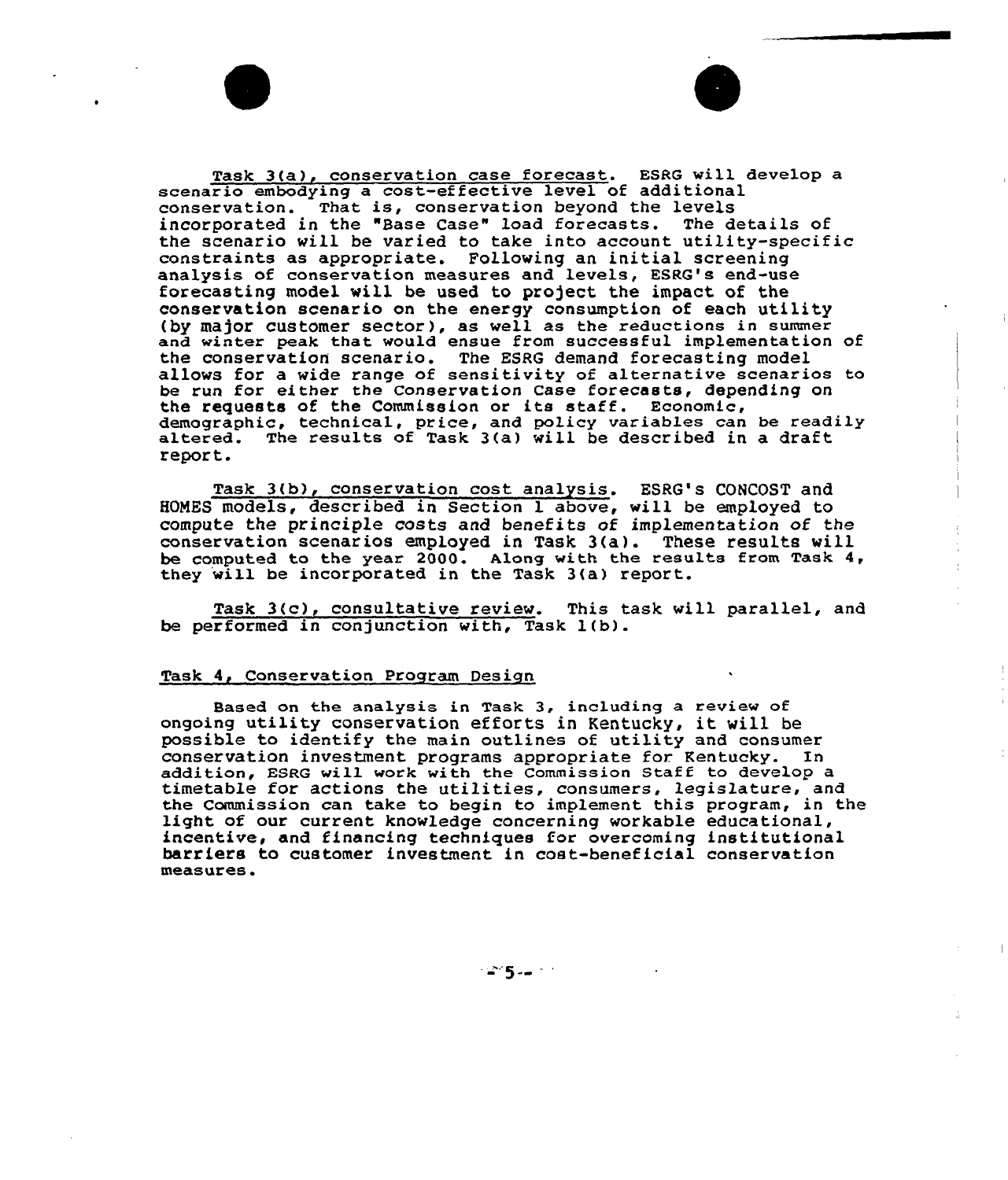



Utilizing ESRG's extensive conservation program development <sup>~</sup>xperience throughout the U.S., a detailed pilot investment program will be designed for Kentucky Utilities Co. Mechanisms for program implementation will be addressed. <sup>A</sup> draft final Report on Task <sup>4</sup> would be prepared for Commission review, leading directly to the Final Report.

# Task 5, Additional Recommendations

ESRG intends to incorporate any appropriate recommendations for a "least-cost" energy strategy into the comprehensive review of load forecasting, conservation scenario development, supply planning, and conservation program development that is described by Tasks 1-4.

All findings and recommendations will be gathered together in an Executive Summary report to the Commission.

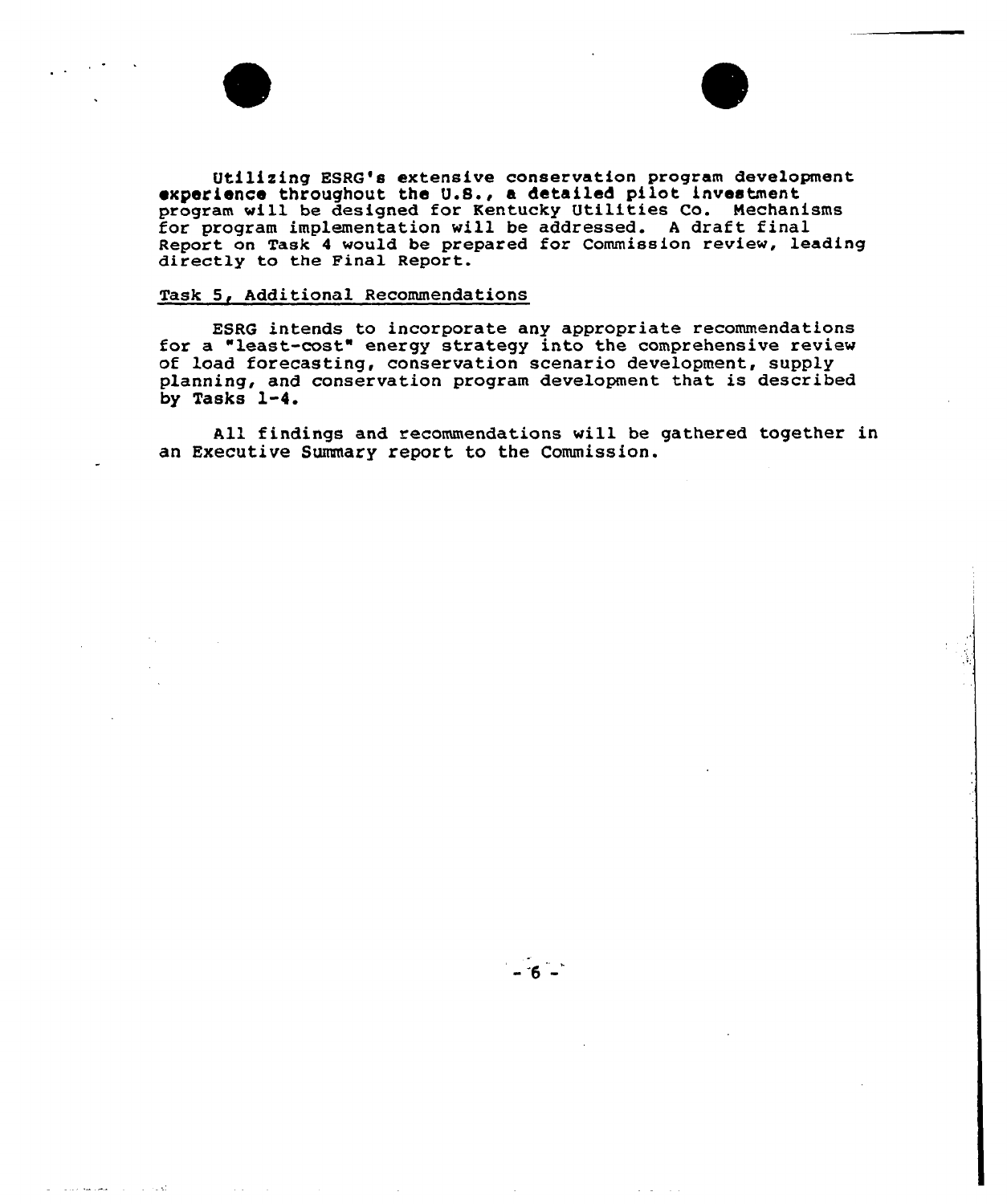# III. BUDGET OUTLINE BY TASK

A. The following table lists the proposed task costs for the entire set of four proposals comprising the complete analysis for all six major Kentucky electric utilities:

| Task # | Description                                                                                   | Proposed Cost |
|--------|-----------------------------------------------------------------------------------------------|---------------|
| 1(a)   | Base Case Porecasts including<br>statewide forecast                                           | \$31,150      |
| 1(b)   | Forecast Report Review and<br>Revisions                                                       | $9,000*$      |
| 2(a)   | Transmission System Analysis                                                                  | 12,000        |
| 2(b)   | Economic/Engineering Analysis of<br>Construction Programs (statewide<br>and utility specific) | 37,000        |
| 2(c)   | Power Pooling Dispatch Analysis<br>(with and without transmission<br>constant                 | 15,000        |
| 2(d)   | Construction Program Financial<br>Analysis (with modelling for two<br>utilities)              | 20,000        |
| 2(e)   | Supply and Financial Report Review<br>and Revision                                            | $15.000*$     |
| 3(a)   | Conservation Case Forecasts                                                                   | 5,000         |
| 3(b)   | Conservation Cost Analysis                                                                    | 7,500         |
| 3(c)   | Conservation Analysis Review                                                                  | $3,000*$      |
| 4      | Conservation Program Development<br>(for three utilities)                                     | 18,750        |

Total Project  $$173,400$ 

Thus generic tasks 1, 2a, 2b, 2c, 2e, and 3 are proposed at \$134,650.

- \*.These costs are maximum estimates. If less revision is required only the lower actual amounts expended will be charged.
- <sup>+</sup> This cost includes all labor charges and expenses. <sup>A</sup> breakdown of this total can be found on page 23.